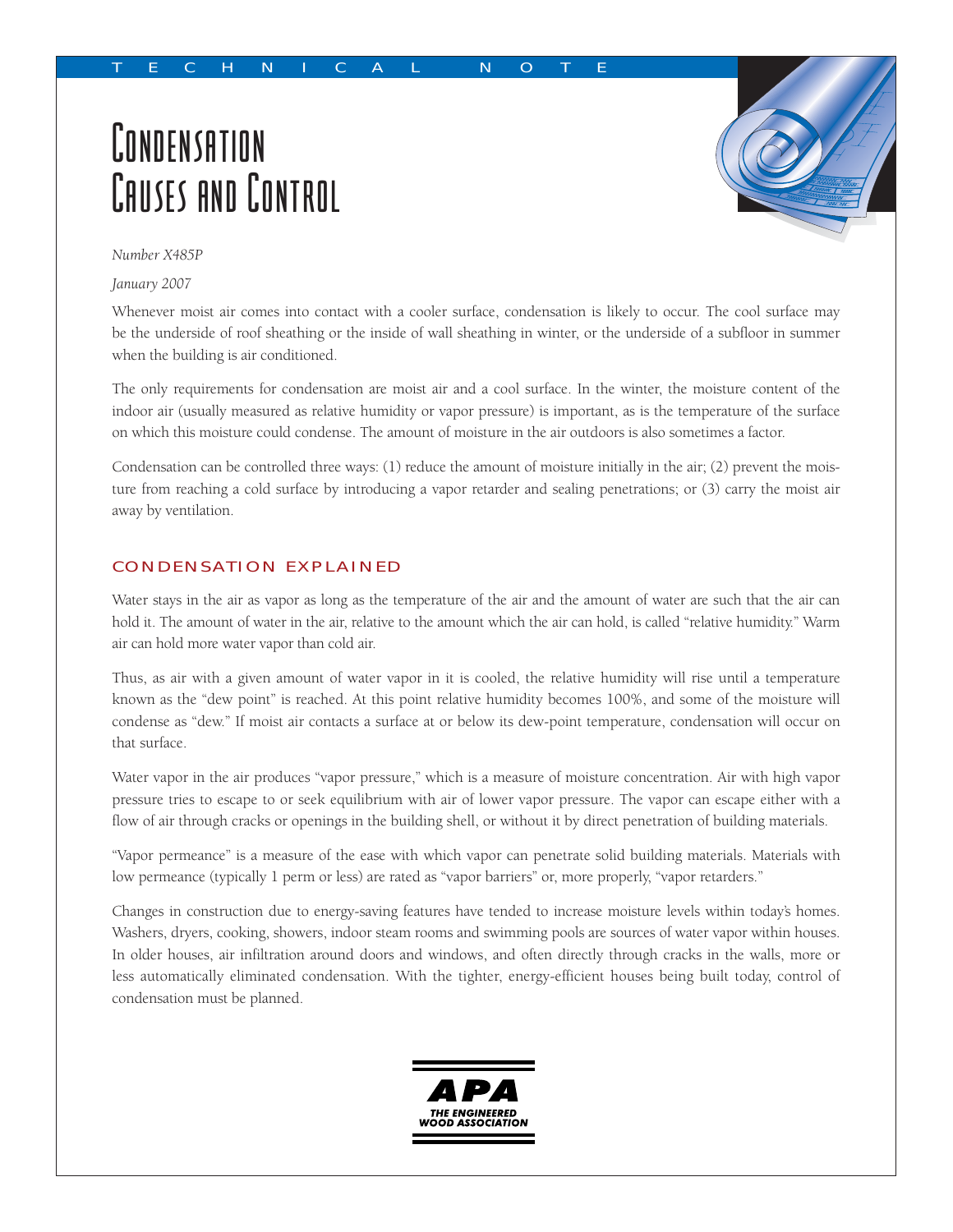#### CONDENSATION CONTROL

The first step in the control of condensation involves reducing excess moisture inside the home. Vent clothes dryers to the outside and **not** to the attic or crawl space.

Install range hoods over cooking stoves, and operate them when any appreciable amount of steam is being generated. Install exhaust fans in bathrooms and vent them to the outside and **not** to the attic (consider wiring the fan so that it goes on automatically with the bathroom light).

Methods of moisture control vary with location in the house. For attics and enclosed cathedral ceilings, the simplest form of control involves ventilation. A ceiling vapor retarder is recommended in conjunction with ventilation for cathedral ceilings. With today's ever-increasing amounts of insulation and "tighter" construction, a ceiling vapor retarder may not be as necessary for attics when adequate ventilation is provided. Its omission would allow vapor to more easily travel through the ceiling and out through the attic vents. It is important, however, to seal or avoid penetrations for electrical ceiling fixtures, which can allow mass movement of moist air into the roof cavity or attic.

For walls, ventilation is impractical, and condensation controls will generally take the form of vapor retarders and adequate sealing or avoidance of penetrations. Vapor retarders in walls, and at other locations, should always be on or nearest the winter warm side in order to block vapor before it reaches a portion of the construction with a temperature below the dew point. (In hot, humid climates, a wall vapor retarder is sometimes omitted. Check local practice in these areas.) If vapor is allowed to penetrate a wall, and temperature reaches the dew point within the wall, the vapor may condense and cause trouble.

Wood floors are seldom so cool as to cause surface condensation of vapor from within the house. Structural panel floors bonded with exterior adhesives have sufficiently low vapor permeance (1 perm or less) to prevent excessive indoor moisture from escaping into the crawl space, when penetrations or openings are adequately sealed. This is particularly important when insulation is applied to the underfloor area.

Use a vapor-retarder ground cover to prevent introduction of moisture from the ground beneath the house to the crawl space or interior. This is easy in crawl-space houses, where a layer of 6-mil polyethylene over the ground in the crawl space is usually all that is required. It is more difficult in basement houses, where vapor retarders should be installed under basement floors and outside foundation walls. The ground should be sloped away from the foundations of all houses.

Condensation in the crawl space is unlikely in winter when a ground cover is used and adequate drainage is provided around the foundation to prevent moisture accumulation. Thus, foundation vents may be closed during the winter for energy savings. Closure of vents in winter for energy saving is particularly effective when foundation walls, rather than the underside of floors, are insulated. This technique is also more effective than floor insulation for preventing summer condensation, particularly when the building is air-conditioned.

In modern basement houses, ventilation is usually inherent with forced-air heating systems. Ventilation and air movement should be given separate consideration when heating systems are used that do not provide air circulation, such as baseboard heaters.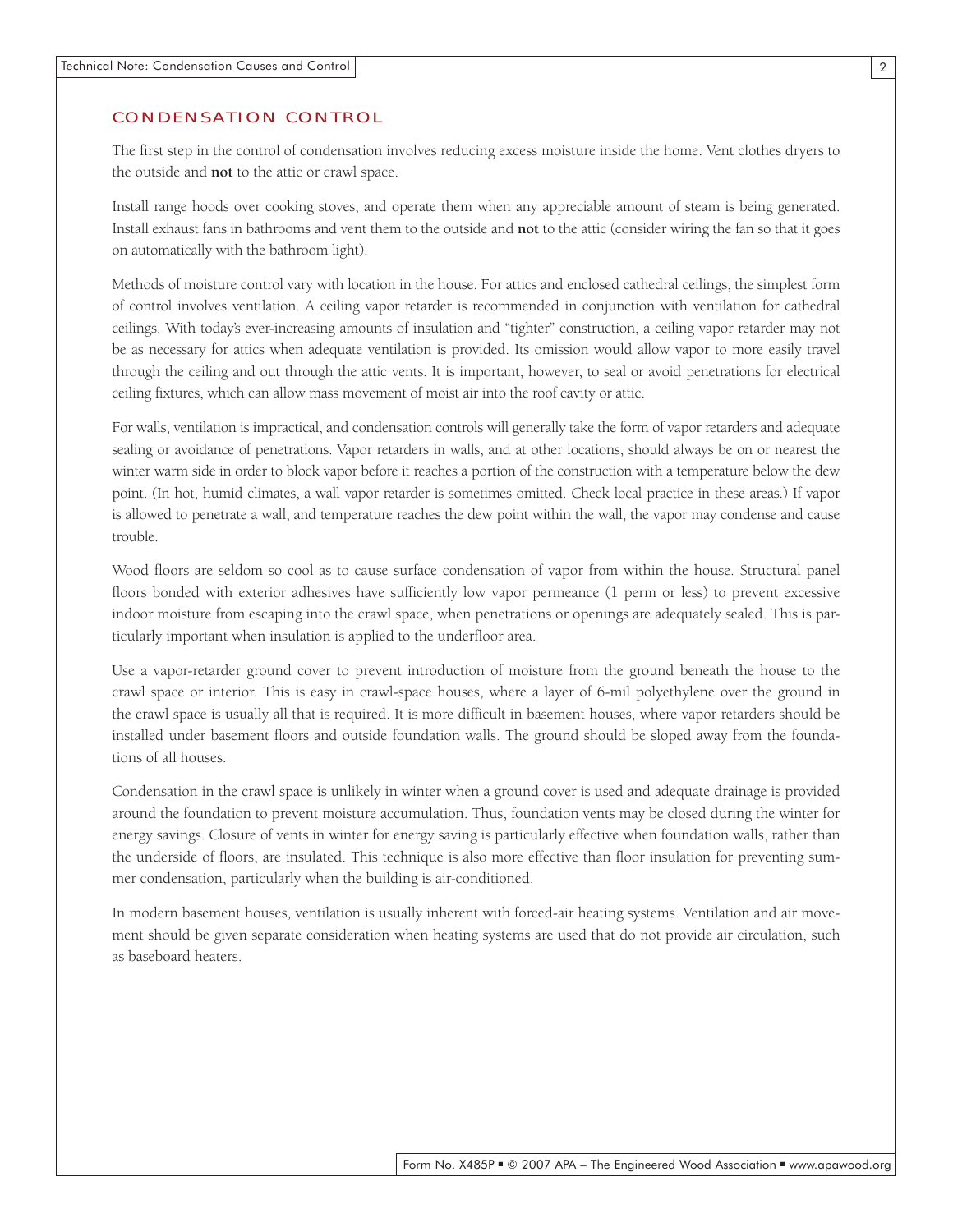#### VENTILATION REQUIREMENTS

Minimum ventilation requirements are usually covered in building codes. The requirements in Table 1 are based on the ICC International Residential Code and International Building Code, and may be used as a guide for residential construction.

The required net free area of vents can be found by multiplying the value in the third column of the table by the appropriate floor or attic area of the building. Note that these are minimum code requirements, which have been found to be adequate under most normal residential circumstances. However, ventilation in excess of these minimums may be necessary when unplanned moisture is introduced by venting an appliance, such as a clothes dryer, into the space (which is not recommended), or by misdirected surface or rainwater. Care should also be taken to provide adequate extra attic vent area when moisture-laden air is introduced to the attic by "whole-house" fans. In such cases, attic vent area should be increased in accordance with the manufacturer's recommendations. Attic ventilation strategy should also consider location of vents to minimize dead air spaces.

Ventilation in excess of minimums may be necessary in high occupancy structures or in structures that contain moistureproducing activities, such as commercial kitchens or laundry facilities. It is traditionally the responsibility of the building design professional to determine the amount and location of ventilation to assure satisfactory performance.

| <b>MINIMUM VENTILATION REQUIREMENTS -</b><br>BASED ON ICC INTERNATIONAL RESIDENTIAL CODE AND INTERNATIONAL BUILDING CODE |                                                                                                                                                          |                                                                                                     |  |  |  |  |
|--------------------------------------------------------------------------------------------------------------------------|----------------------------------------------------------------------------------------------------------------------------------------------------------|-----------------------------------------------------------------------------------------------------|--|--|--|--|
| Location                                                                                                                 | Construction                                                                                                                                             | Natural ventilation <sup>(a)</sup><br>net free area opening as<br>proportion of floor or attic area |  |  |  |  |
| Attic and structural spaces <sup>(b)</sup>                                                                               | No vapor retarder                                                                                                                                        | 1/150                                                                                               |  |  |  |  |
|                                                                                                                          | Vapor retarder in ceiling                                                                                                                                | 1/300                                                                                               |  |  |  |  |
|                                                                                                                          | At least 50% and not more than 80% of required<br>vent area in upper portion of space to be ventilated<br>at least 3 feet above eave or cornice vents(c) | 1/300                                                                                               |  |  |  |  |
| Crawl space <sup>(d)</sup>                                                                                               | No vapor retarder and one vent opening within<br>three feet of each corner                                                                               | 1/150                                                                                               |  |  |  |  |
|                                                                                                                          | Vapor-retarder ground cover and one vent opening<br>within three feet of each corner                                                                     | 1/1500                                                                                              |  |  |  |  |

here power attic vents are used, they should provide at least 0.7 cfm per square foot of attic area (15% more for dark roofs), and air intake of one square foot of free opening should be provided for each 300 cfm of fan capacity. Although intended to exhaust warm summer air, power vents should also operate during cold months to help prevent condensation.

(b) There are some instances where unvented conditioned attic assemblies are permitted by the code. The requirements for such an assembly are highly dependent upon the regional climatic zone. See the ICC International Residential Code for additional information.

(c) Certainly the code provision should not be interpreted to violate a reasonable balance between low and high vents. (For natural ventilation systems, some experts recommend that 60% of net free area should be provided at eaves and 40% at the ridge or high gables. To meet the code provision for minimum 50% high vents, this would require that the free opening of high vents total 1/600 and low vents total 1/400 of attic area, for an overall ratio of 1/240.)

(d) Ventilation openings are not required for crawl spaces when a vapor retarder is used in conjunction with insulated perimeter walls. In addition, one of the following shall be provided for the crawl space:

• A continuously operated mechanical exhaust ventilation system at a rate equal to 1 cfm for each 50 ft<sup>2</sup> of crawl space floor area, including an air pathway to the common area.

• A conditioned air supply sized to deliver at a rate equal to 1 cfm for each 50 ft<sup>2</sup> of crawl space area, including an air pathway to the common area.

• Plenum complying with the appropriate requirements of the code if the under-floor space is used as a plenum.

Form No. X485P ■ © 2007 APA – The Engineered Wood Association ■ www.apawood.org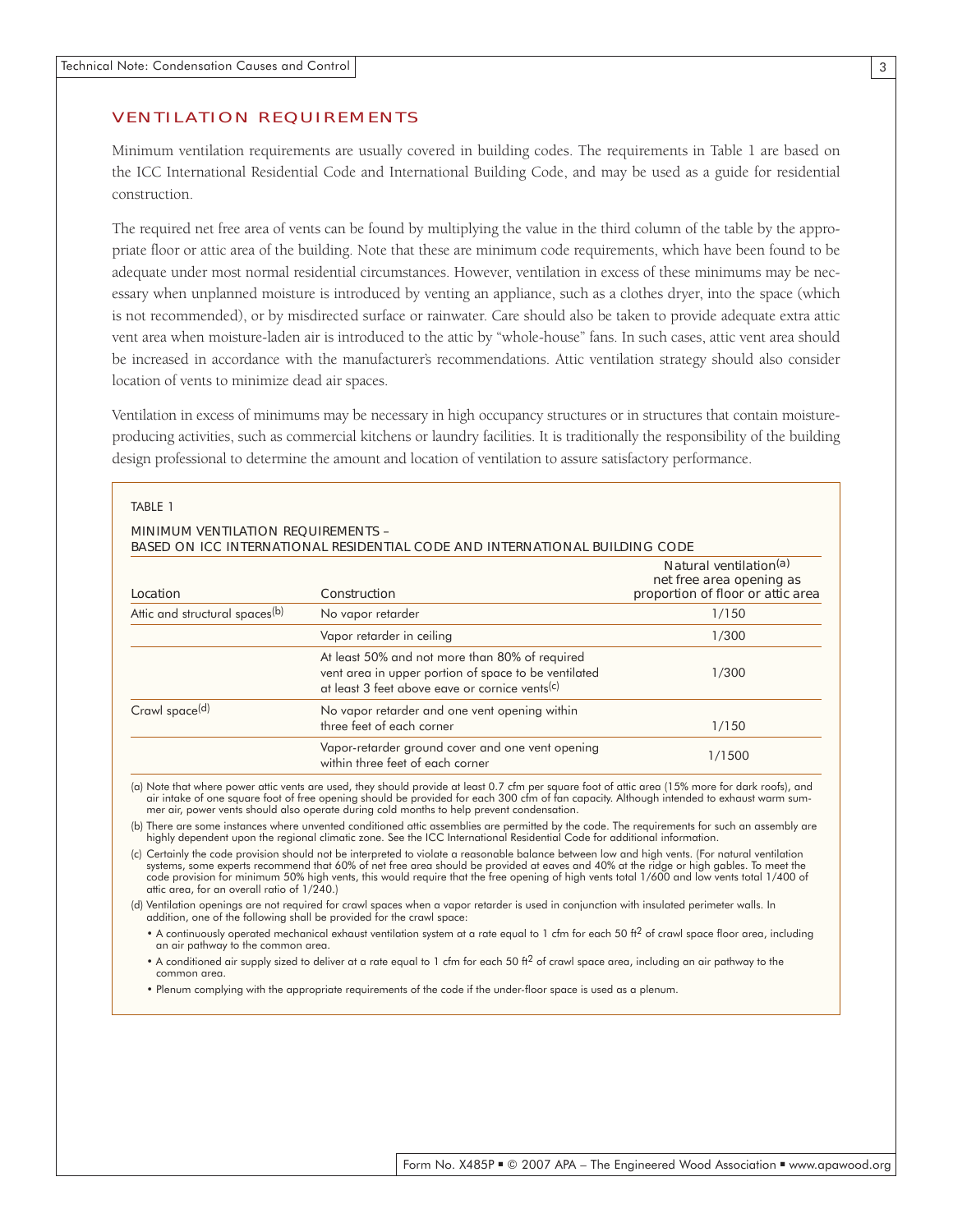#### VENTILATION CHECK LIST

It is sometimes necessary to inspect an existing building for adequate ventilation where there are signs of unusual moisture. When checking for ventilation, be sure to note the following information:

1. Area of floor and attic to be ventilated.

2. Presence of ground cover and ceiling vapor retarder.

3. Signs of moisture accumulation, including decay, water stains, blistered paint, water standing in crawl space, rusty fasteners or mold growth.

4. Quantity, size, type, location, and condition of roof and foundation vents. Measure vents to be certain of size and check vent manufacturer's data for their net free area.

The free ventilation area published by vent manufacturers varies slightly, so any calculations regarding vent area provided will be approximate. In some cases, the net free area may be marked on the vent. When manufacturer's data is not available, Table 2 may be used to estimate net free vent area.

A vent may actually have zero free area and thus may be ineffective, either permanently or intermittently. Examples include closed foundation vents, covered roof ventilators, inoperative power vents, and eave vents which are clogged or blocked by insulation or paint.

|  | 5. Compare actual ventilation with minimum requirements, as shown in the following example. |  |  |  |
|--|---------------------------------------------------------------------------------------------|--|--|--|
|  |                                                                                             |  |  |  |

| <b>Ventilator Type</b>                      | Area (in. $2$ )                                                        | Net Free Area (in. <sup>2</sup> ) |
|---------------------------------------------|------------------------------------------------------------------------|-----------------------------------|
| Roof (screened "jacks," "button caps")      | Vent pipe area $(\pi d^2/4)$ , where<br>$d =$ pipe diameter in inches) | Area $\times$ 0.6                 |
| Ridge                                       |                                                                        | $18 \times$ lin. ft               |
| Gable or foundation (louvered and screened) |                                                                        |                                   |
| Rectangular                                 | Height x width                                                         | Area $\times$ 0.44                |
| Triangular                                  | 1/2 x height x width                                                   | Area $\times$ 0.44                |
| Soffit                                      | Length x width                                                         | Area $\times$ 0.3                 |
| Screens(b)                                  |                                                                        |                                   |
| $1/16$ " mesh                               | Height x width                                                         | Area $\times$ 0.5                 |
| $1/8$ " mesh                                | Height x width                                                         | Area $\times$ 0.8                 |
| 1/16" mesh and louvers                      | Height x width                                                         | Area $\times$ 0.33                |
| 1/8" mesh and louvers                       | Height x width                                                         | Area $\times$ 0.44                |

(a) Estimates only. Check vent manufacturer for actual net free area.

(b) The model building codes specify corrosion-resistant wire mesh with the least dimension being 1/8 inch (maximum 1/4 inch).

4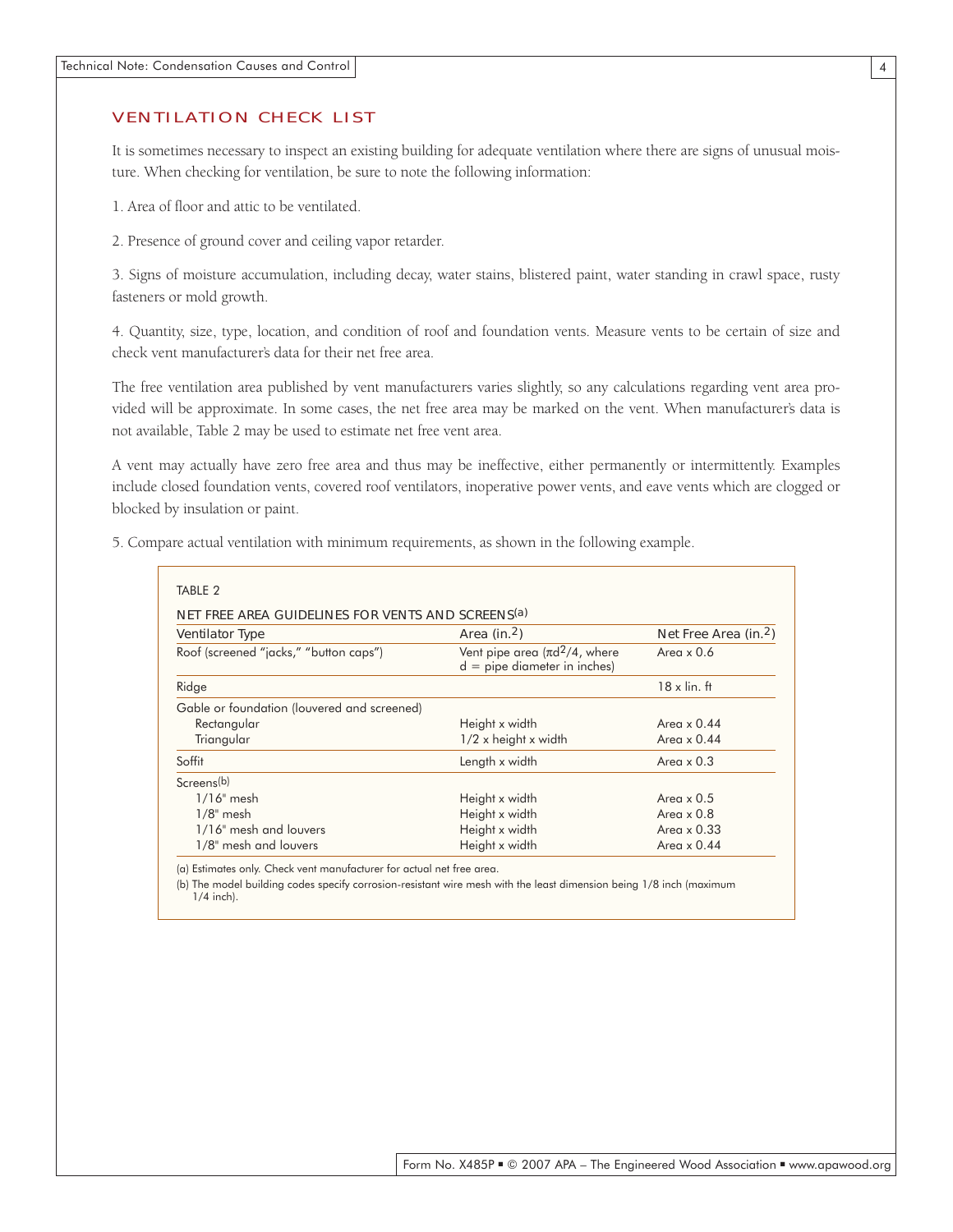#### EXAMPLE

A 30' x 45' house has a vapor-retarder ground cover in the crawl space. There are four louver-type foundation vents (46 sq. in. free area per vent). Triangular gable vents (155 sq. in. free area per vent) are at the top of the gables at each end of the house for natural attic ventilation. Does this meet the code minimum ventilation criteria?

#### 1. Determine minimum required ventilation area:

Ratio for attic with at least 50% of vent area in upper half of space to be vented is 1/300. Note, however, that in this case 100% of vent area is in the upper half of the attic, reducing effectiveness of the ventilation and requiring that a ratio of 1/150 be used.

Attic vent area required = Vertical projection of roof area x Ratio =  $(30' \times 45') \times 1/150 = 9.0$  sq. ft. = 1296 sq. in.

Ratio for crawl space with vapor-retarder ground cover is 1/1500.

Crawl space vent area required = Floor area x Ratio =  $(30' \times 45') \times 1/1500 = 0.9$  sq. ft. = 130 sq. in.

#### 2. Determine total net free area of vents:

Attic vent area = 155 sq. in./vent x 2 vents = 310 sq. in. (Free area of attic vents is less than that required.)

Crawl space vent area = 46 sq. in./vent x 4 vents = 184 sq. in. (Free area of crawl space vents is more than that required.)

### 3. Conclusion:

Crawl space vents meet minimum ventilation requirements, but attic vents are less than 1/4 of the required area. Additional attic venting is required, and could be accomplished by using larger gable vents or adding vents along eaves. Eave vents are recommended.